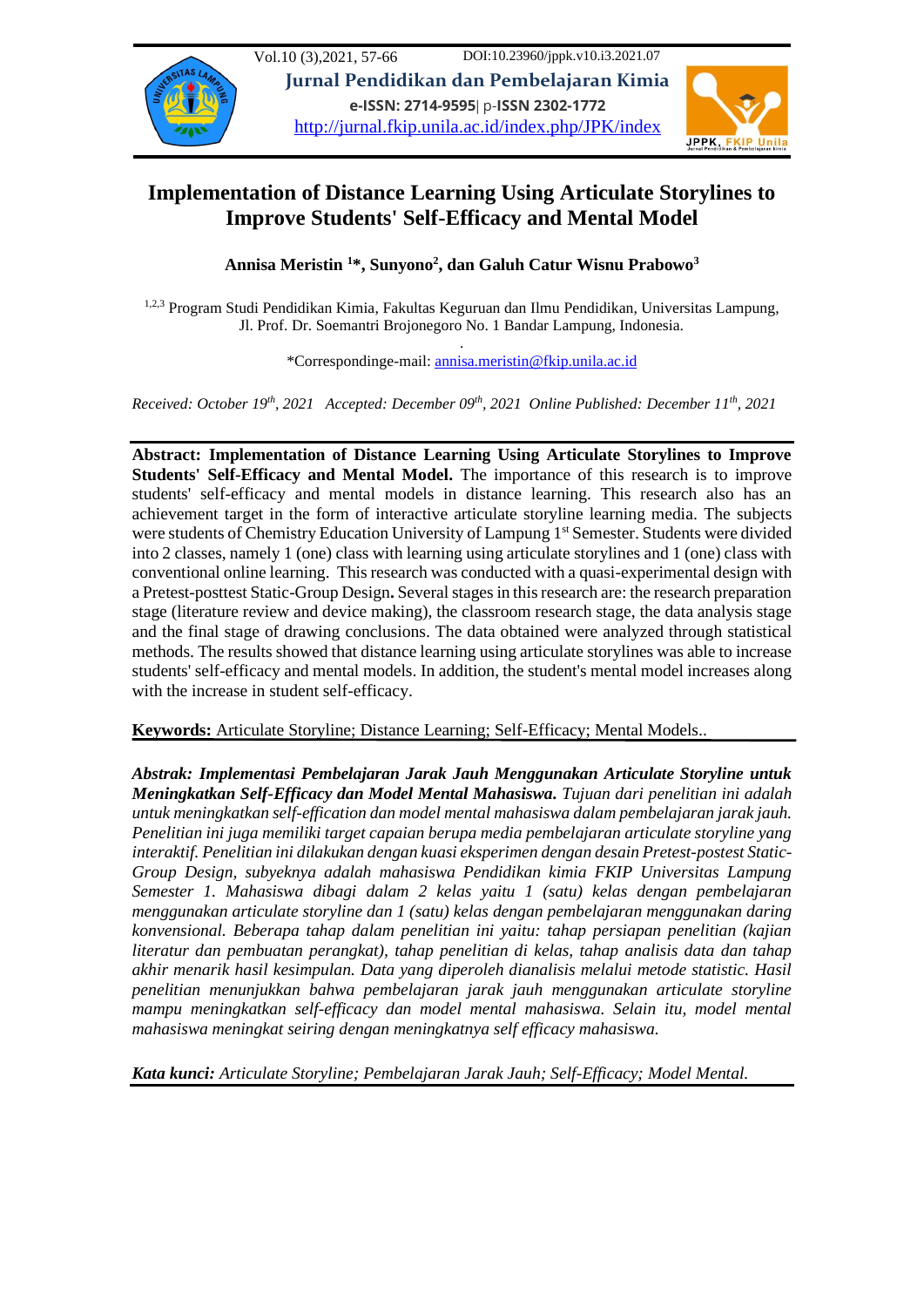## **INTRODUCTION**

Information technology is currently growing rapidly which has implications for the world of education. The development of the world of education must actually harmonize the situation and conditions in society that are currently still affected by the Covid-19 Pandemic, therefore in the learning process appropriate information and communication technology is needed (Rianto, 2020; Rafmana, Chotimah, and Alfiandra, 2018). The form of information and communication technology that is used in the teaching and learning process in universities today is e-learning (Amin, 2020). The use of e-learning is closely related to the Distance Learning system promoted by the government (Rianto, 2020).

The advantages of implementing distance learning according to Setiawan (2020) are the wider access to education due to flexible time and place, but the disadvantage of distance learning is the ineffectiveness of learning due to interference from inside the home, inadequate technology, interaction between educators and students. inadequate students. In addition, there are several obstacles faced by students in the implementation of distance learning, such as costs, learning motivation, internet services, lack of feedback, and lack of effective interaction from teachers and students (Lestari, 2020).

The efforts to overcome obstacles in the implementation of distance learning is to develop and utilize appropriate, effective and appropriate media (Agustina and Bakti, 2015), such as interactive media. Interactive media is a combination of various media in one program and provides a reciprocal response for users to be able to carry out various learning activities (Rafmana & Chotimah, 2018). One of the interactive learning media that can be used during distance learning is articulate storyline media which has several features similar to power points (Yahya et al, 2020).

Articulate storyline is an application program that is supported by simple smart brainware with interactive procedures that can assist users in formatting CDs, personal web and word processing through templates published both offline and online (Darmawan, 2016). Several studies using e-learning-based articulate storylines have been carried out, one of them by Amin (2020) which shows that the use of articulate storylines has the potential to improve learning outcomes in the cognitive domain, namely explaining, analyzing, and classifying, in the affective domain it can improve learning outcomes in terms of introduction, responding to, and appreciating values, in the psychomotor domain can improve student learning outcomes in imitating, manipulating, articulation, and naturalization/experiencing skills. However, during this pandemic period the high-level mindset of students has decreased. Higher order thinking is thinking higher than memorizing facts or telling someone information (Heong, 2011). As with Amalia (2013) which states that according to Dewanto high-level thinking is a capacity above the information provided, with a critical attitude to evaluate, has metacognitive awareness and has problem solving abilities (Amalia, 2013). On the other hand, current students have low problem solving skills. This is reflected in the results of the odd semester lectures for Chemistry Education FKIP University Lampung students in 2020 in various lecture materials, especially in subjects that require high reasoning. In line with that, this research is expected to be one of the solutions for using learning media to increase maturity in thinking which is indicated by students' self-efficacy in learning and students' mental models.

Based on the problems above, research on the use of articulate storylines in distance learning to increase self-efficacy and students' mental models is urgent research to be carried out immediately. Considering that distance learning is currently the only lecture option during this pandemic.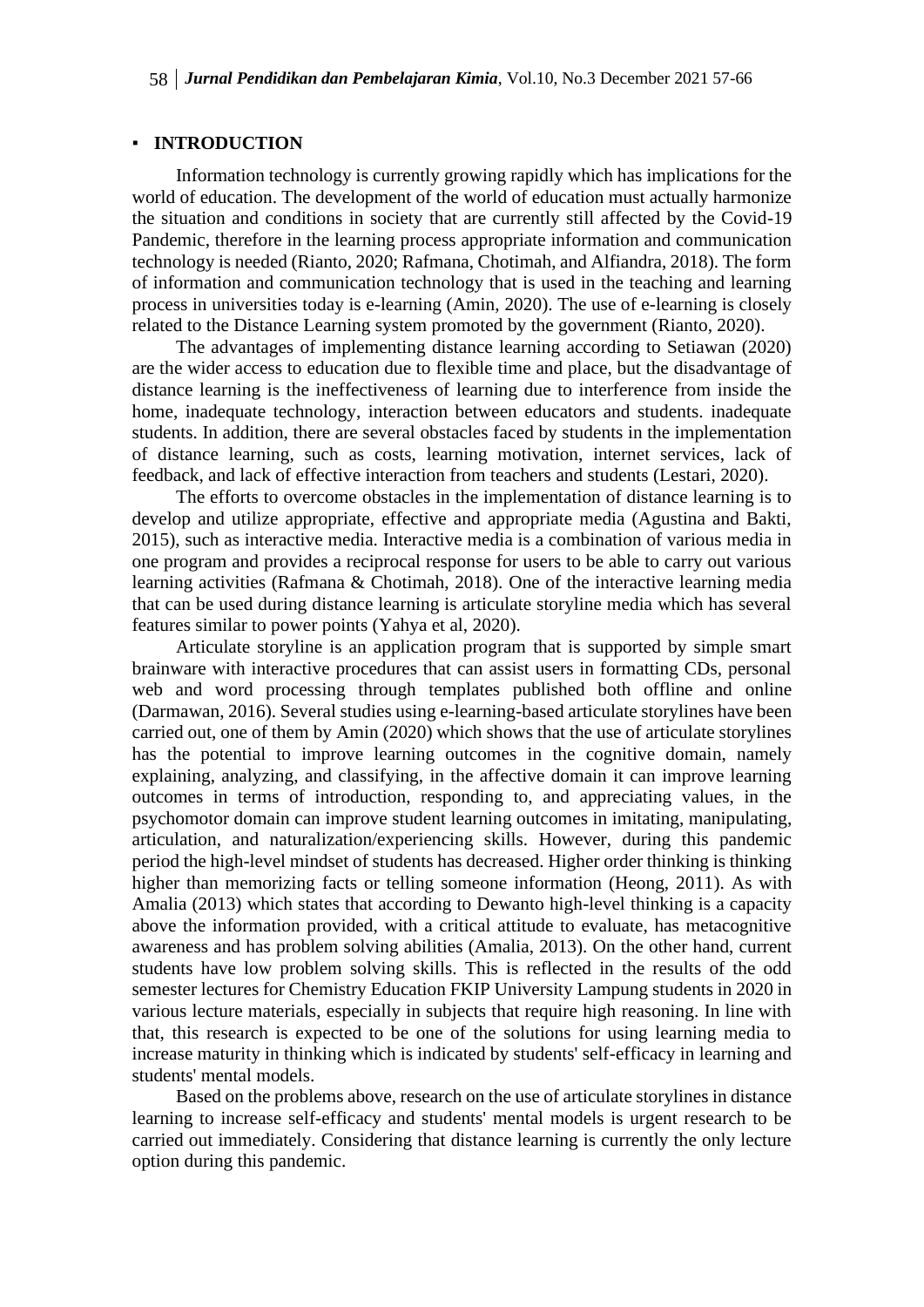## **METHOD**

This research will be conducted using the Quasi-experimental method with a Pretestposttest Static-Group Design, where the control class carries out conventional lecture activities while the experimental class conducts lecture activities with articulate storyline learning media.

The data obtained is in the form of data on the effectiveness of articulate storylines in increasing students' conceptual knowledge and developing student self-efficacy through comparative analysis of the teaching materials developed. In this quasi-research, the students of the Chemistry Education Study Program, FKIP, University of Lampung, semester 1. Students are divided into 2 classes, namely 1 (one) class with learning using articulate storylines and 1 (one) class using regular online learning.



**Figure 1.** Proposed Research Roadmap

## • **RESULT AND DISCUSSION**

Based on research that has been carried out on Chemistry Education students in 1st semester of 2021/2022 several results. First, The teaching materials in this study were in the form of an articulate storyline for the Chemical Basics course used in learning in the experimental class. The teaching materials made consist of Basic Laws of Chemistry and Energetics which integrate materials, animations/videos/images as well as audio-visual explanations. The articulate storyline created was validated by 2 reviewers.

| $\bf N_0$ | <b>Rated aspect</b>                                                                                                                              | <b>Suitability</b>          |                |
|-----------|--------------------------------------------------------------------------------------------------------------------------------------------------|-----------------------------|----------------|
|           |                                                                                                                                                  | <b>Yes</b>                  | N <sub>0</sub> |
|           | Content: delivery of material on the articulate storyline that is<br>presented to develop understanding of concepts and student<br>self-efficacy | $\mathcal{D}_{\mathcal{A}}$ |                |
|           | Visual Content: visual delivery of material has been facilitated<br>in the articulated storyline that has been created                           |                             |                |
|           | Audio Visual Content: the articulated is enough to facilitate<br>students with audio explanations                                                |                             |                |
|           | 83.3%                                                                                                                                            |                             |                |

**Table 1.** Articulate Storyline Validity Results

Overall, the articulated storyline made reached 83.3% validity according to reviewers. However, 1 reviewer stated that the audio-visual point is not correct, this is because the audio included in articulate is lacking because there is only a little explanation. However, researchers have their own reasons for this because of limited editing capabilities and the application used is not a paid application. Overall, the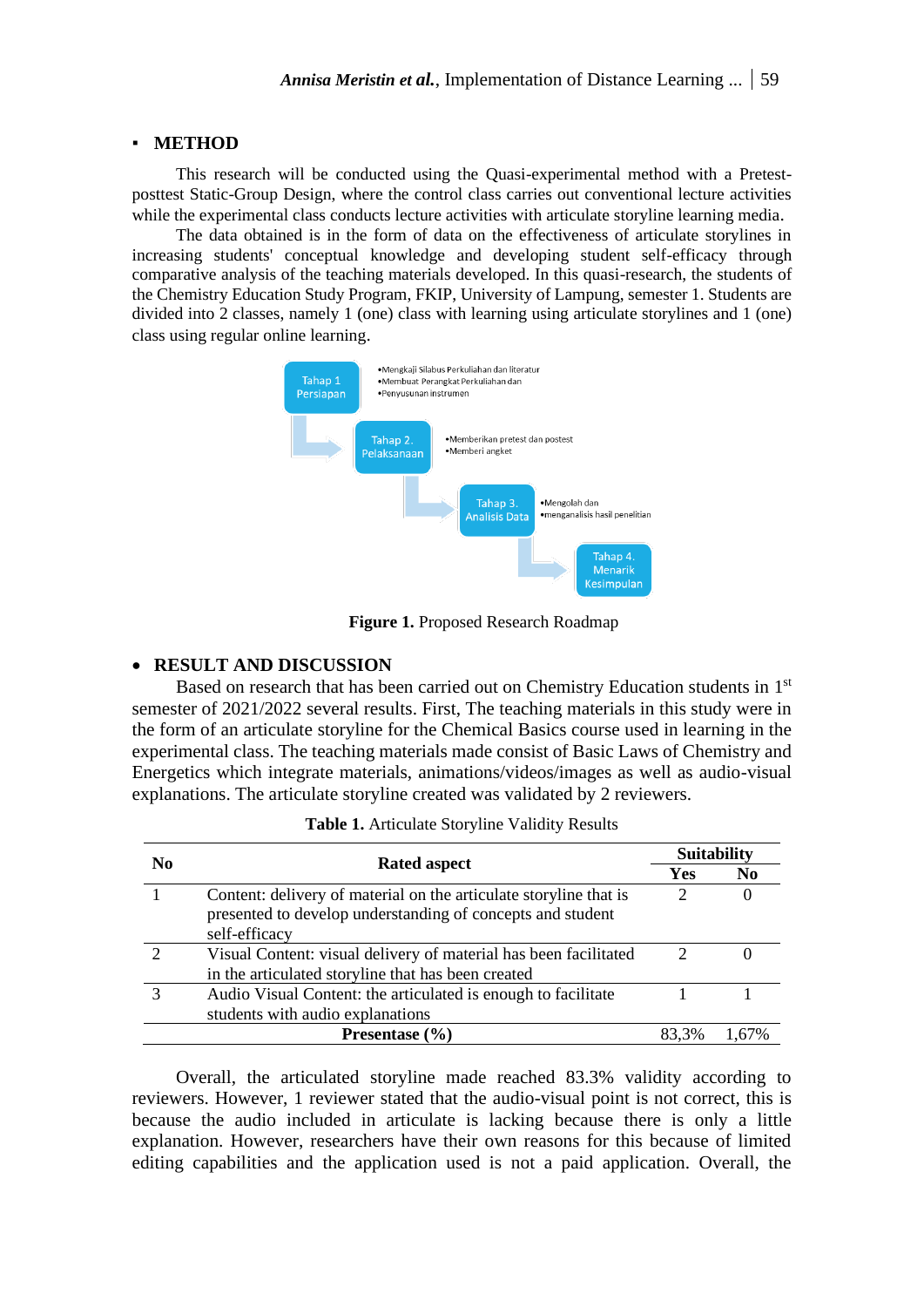articulated that has been developed is feasible to be used as teaching material in research. Here is a little snippet of the teaching materials that have been made.



Based on Figure 4.1, it shows that the articulated that has been made includes visual and audiovisual in accordance with Amiroh (2019) which states that the articulate storyline is one of the multimedia authoring tools used to create interactive learning media with content in the form of a combination of images, text, sound, graphics, videos, and animations. Research by NAK Sinta (2021) states that interactive learning media based on Articulate Storyline 3 with games on sub-theme 3 of the environment and its benefits, especially on science content, are suitable for use in learning.

Second results is Improving Student Self-Efficacy and Mental Model. Based on the results of the analysis of student self-efficacy data, data obtained by classifying selfefficacy before using the articulate storyline in four categories, namely very high, high, medium, and low categories. The grouping can be seen in Figure 3.



**Figure 3.** Overall Data of Student Self Efficacy before Treatment

Based on the picture, it is known that in general, the self-efficacy of students in both classes is categorized as moderate with a percentage achievement of 43.33% before the treatment, namely the use of articulate storylines.

There are three categories of increasing student self-efficacy, namely magnitude, strength, and generality. The magnitude category can be seen in Figure 4 below.



**Figure 4.** Distribution of Magnitude Aspects in Students' Self Efficacy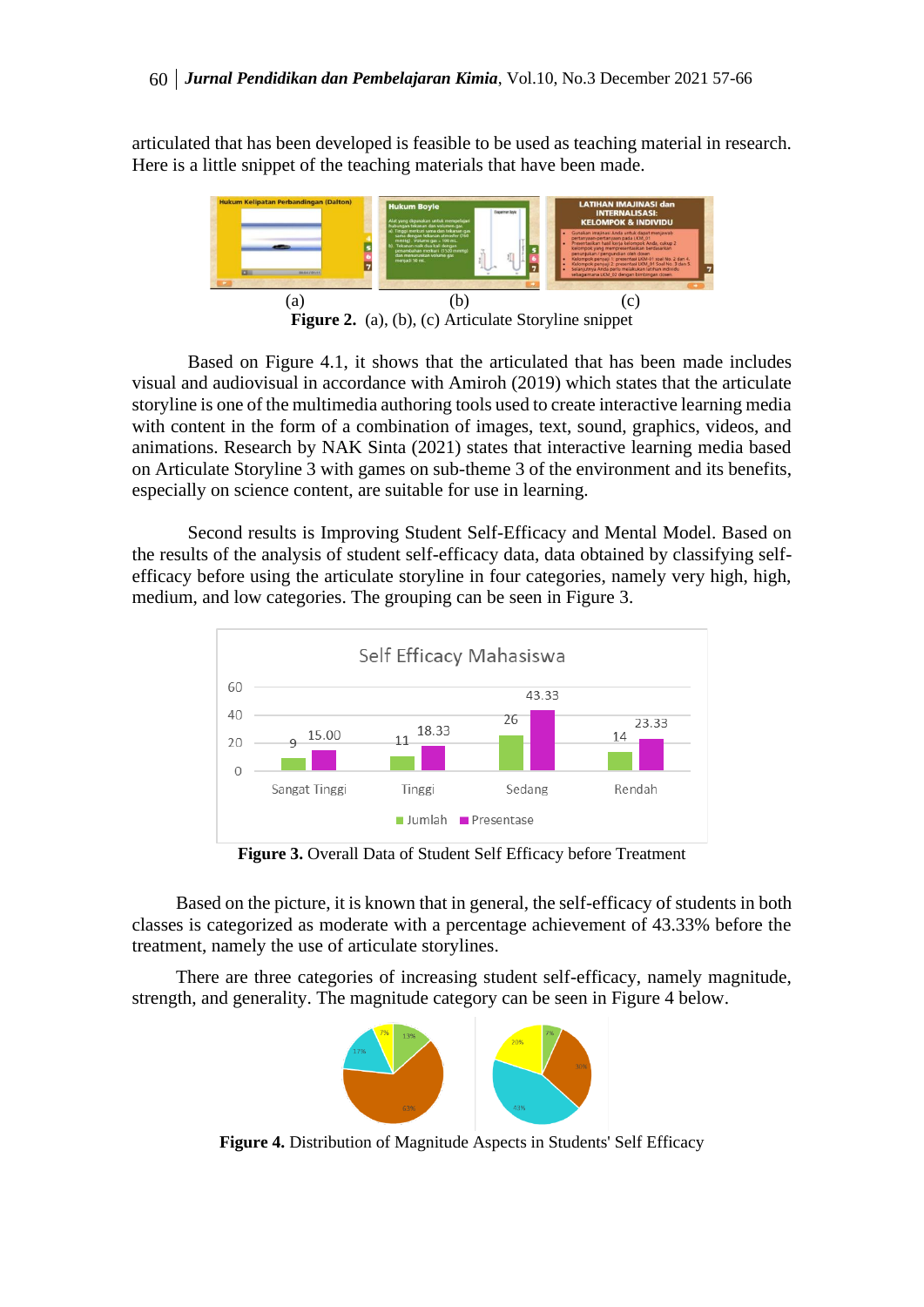Figure 4 shows that the magnitude aspect of students in the experimental class is high, marked by 68% of students having an increase in the high magnitude aspect. While in the control class, the magnitude aspect of students is moderate, as many as 43% of students. Self efficacy in the magnitude aspect of the experimental class has increased compared to the control class which does not use the articulate storyline. This is because most students who were in the low category before learning to use articulate storylines experienced an increase in self-efficacy in the magnitude aspect which was quite good compared to the control class. So, articulate storylines are proven to increase self-efficacy in the magnitude aspect compared to using ordinary power points. The magnitude aspect is related to the difficulty of the task, whether it is a simple, medium, or high task. This is in line with the research of Ghozali  $\&$  Rusmianto (2016) which states that the articulate storyline learning media provides a template that can be used for interactive media, especially for making test and practice questions. In addition, the program also makes it easier for users to publish online or offline so that it can be formatted in the form of CDs, word processing, personal pages and LMS.

The second aspect of student self-efficacy is the strength aspect, based on research data, most of the students in the experimental class were in the very high category, with a percentage of 56.67% with a total of 17 students. The following is Table 2 of the data found in the strength category.

| Category  | <b>Experiment Class</b> |            | <b>Control Class</b> |            |
|-----------|-------------------------|------------|----------------------|------------|
|           | Amount                  | Presentase | Amount               | Presentase |
|           |                         | $(\%)$     |                      | $(\%)$     |
| Very High | 17                      | 56,67      |                      | 10.00      |
| High      | 10                      | 33,33      |                      | 16.67      |
| Medium    |                         | 6,67       | 13                   | 43.33      |
| Low       |                         | 3,33       |                      | 30.00      |
|           | 30                      | 100%       | 30                   | 100%       |

**Table 2.** Distribution of Students in the Strength Category

Based on Table 4.4, it is known that students who receive learning using articulate storylines in the experimental class have a greater strength aspect than students in the control class whose average students reach the medium category. This shows that the articulate storyline has succeeded in increasing students' self-efficacy abilities in the strength aspect because the articulate storyline integrates material, audio, and visual. The strength aspect is related to a person's stability towards his beliefs, in other words, the student's motivation in carrying out learning, whether it's doing assignments, answering quizzes, asking questions, etc. Students who are able to carry out self-regulated learning have a clear picture of how and why certain self-regulatory strategies should be used (Cheng, 2011). This is in accordance with the research of Setyaningsih et al (2020) which states that the use of interactive learning media based on articulate storylines is able to increase learning motivation and social studies learning outcomes for fourth grade elementary school students. In line with that, Sukmarini, et al (2021) stated that Articulate Storyline 3 is effective as an interactive learning medium to increase students' motivation to learn Arabic because it is at a high level of effectiveness.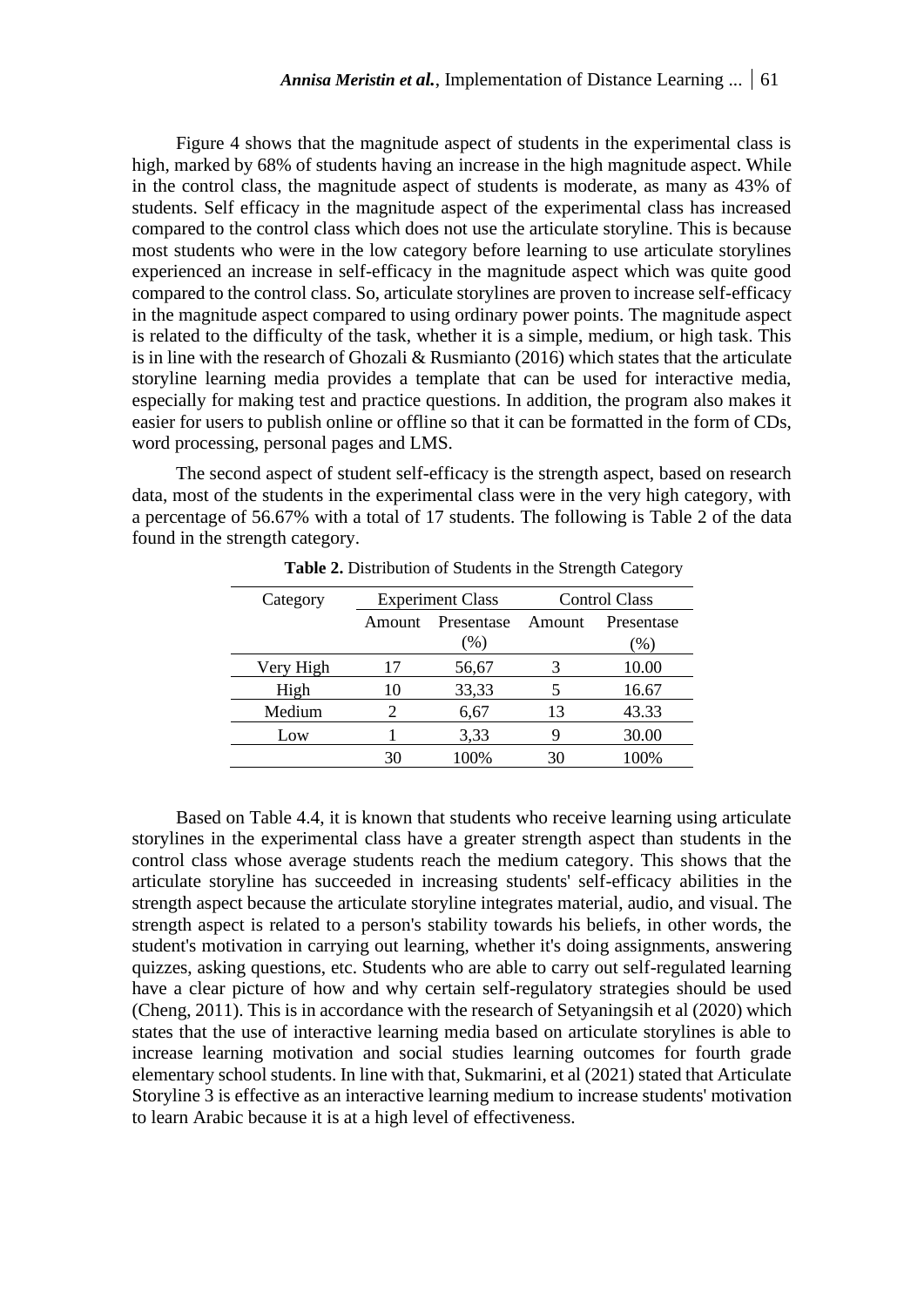The third aspect of self-efficacy studied is generality. The following is the distribution of students in the aspect of generality which is summarized in the bar chart in Figure 5.



**Figure 5.** Overview of Students with Generality Aspect.

Figure 5 shows that in general, students in the experimental class have a very high generality aspect of 50.00% compared to the control class which is only 3.33%. On the other hand, in the control class, students in the low category were more dominant, namely 16 and in the experimental class, there were 0 students. This shows that after learning by using articulate storylines, experimental class students who previously had low and moderate aspects of generality began to increase their self-efficacy in the generality category. So, articulate storylines are able to improve student self-efficacy in the generality aspect very well compared to students who do not use articulate storylines. The aspect of generality is related to the area of the task or behavior in other words, the attitude of students in conditioning their learning or learning independence is in the aspect of generality. According to Fardila and Arief (2021) in their research, they state that mobile learning based on articulate stroyline is feasible and effective to be used as a learning medium to improve self-regulated learning and student learning outcomes in archiving subjects.

This study also developed an improvement in students' mental models through analysis of students' pretest and posttest answers on 10 questions on the mental model test. In this study, using coding for verbal and non-verbal explanations of students according to Wang. The coding uses the types of student answers as an explanation of the students' non-verbal representations (Sunyono, 2014). The coding of the results of the mental model test is done by scoring each student's answer according to the type of student's answer (Sunyono, 2014). The scoring technique is done by assessing students' answers to test questions with descriptions using categories to determine the level of achievement.

The results of the analysis of student answers to mental models have diversity, so that the answers are grouped into several types according to the similarity of answers. The types are sorted from no attempt (no answer) to the most appropriate answer. Furthermore, the number of student answers in each type is expressed in percentages and interval criteria (Sudjana, 2005). The following is the percentage of students' mental model criteria before and after learning using the articulate storyline.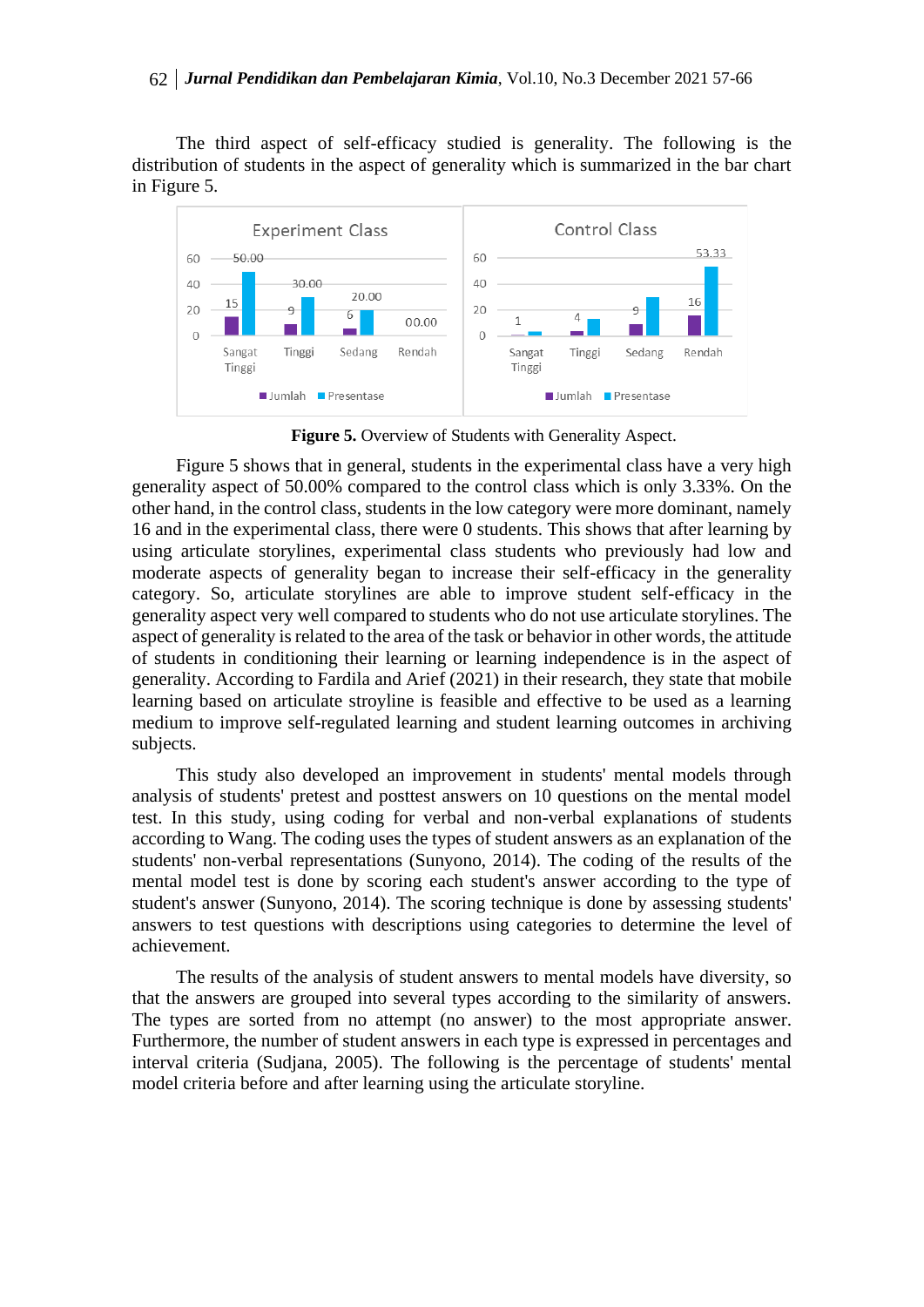

**Figure 6.** Percentage of Student Mental Models Criteria Before and After Learning with Articulate Storyline

Based on Figure 4.5, it is known that the mental model of students has increased after learning using the articulate storyline. This shows that the mental model of students which is characterized by concepts/explanations and structural drawings made by students is scientifically correct, which is marked by an increase in the percentage from 0% to 53.33%. Meanwhile, the "very bad" criterion shows a decrease in percentage of 33.33% which means that the mental models that have been brought by students since birth or mental models formed due to information from the wrong environment, or concepts and structural images created cannot at all accepted scientifically, or the learner does not have a concept or model that is not clear from a student experiencing a fairly good decline to 0%. So it can be concluded that learning using articulate storylines can develop students' mental models better than ordinary power points. This is in line with Mawarni (2016)'s research which states that guided inquiry learning has an effect on improving students' mental models and mastery of concepts on electrolyte and nonelectrolyte solution materials.

Based on the research, students experience difficulties when faced with questions in the form of submicroscopic representation phenomena and reasoning in the form of contextual questions. However, after learning to use articulate storylines there were significant changes in the experimental class, namely in the mental model categories of 'medium', 'good', and 'very good'. The change in students' mental models mostly from "very bad" and "bad" to "good" and very good" indicates that overall students' mental models increase due to integration in learning using articulate storylines, namely between material, audio and audio visual. This is in accordance with research by Junaina (2013) which states that mental models are built based on experience by interpreting and explaining what has been seen and reflecting understanding at the submicroscopic level of a material in chemistry. According to Halim (2013) mental models are abilities that can develop according to one's needs in making predictions and solving problems in learning chemistry.

The pretest and posttest questions that have been made require students' reasoning in explaining a chemical phenomenon in three levels of representation, namely microscopic, submicroscopic, and symbolic. It is used to clearly see the integrity of the student's mental model in an effort to develop thinking and problem solving skills. One example is question number 5 below.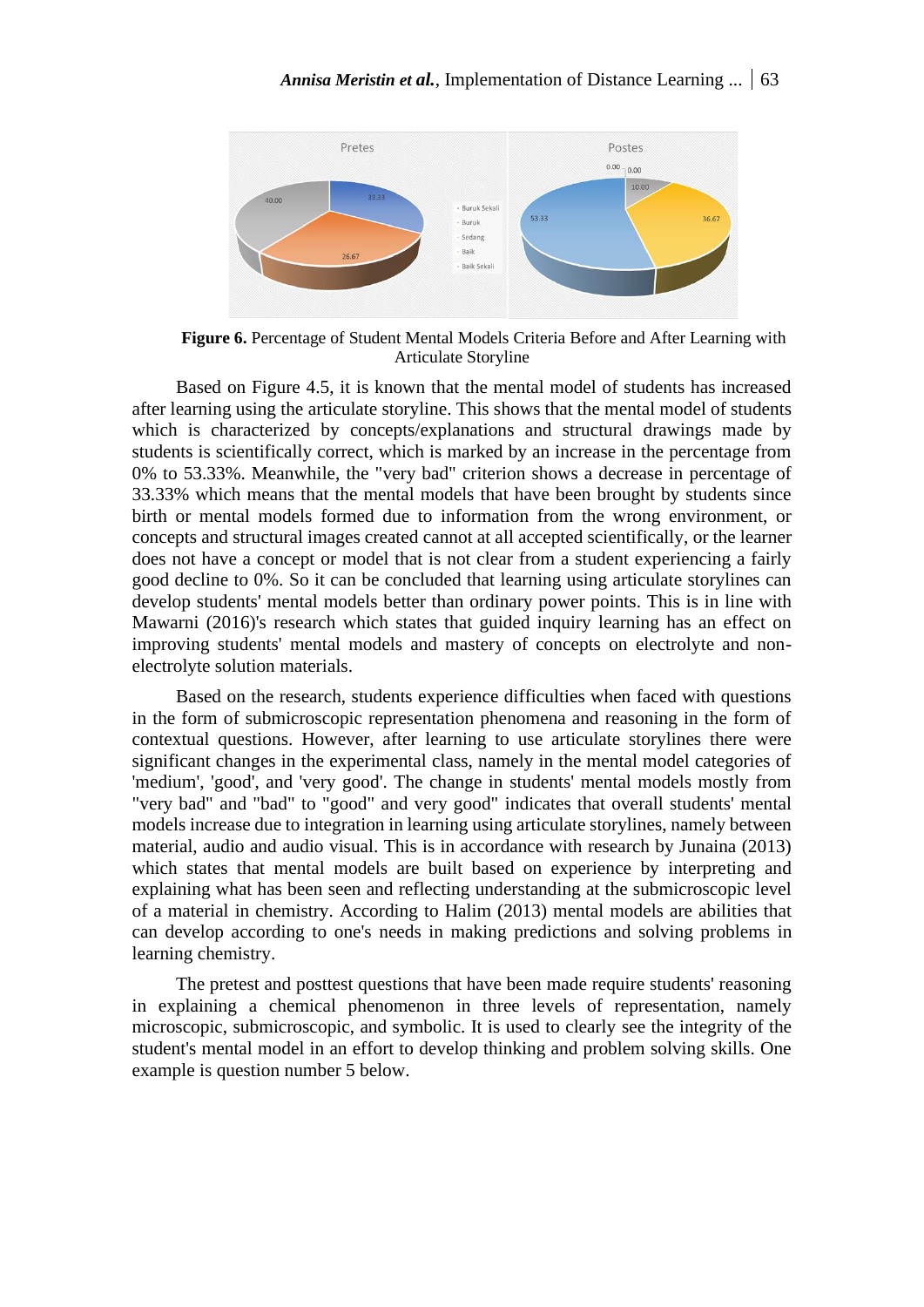

**Figure 7.** Examples of Student Mental Model Problems

Figure 7 shows that the problem requires an effort to solve the problem through the process of reasoning, explaining, predicting in words so that it can be solved. This is in accordance with the statement of Borges & Gilbert and Greca & Moreire that everyone uses mental models to make problem-solving efforts through the process of reasoning, explaining, predicting phenomena, or generating models that are expressed in various forms (such as diagrams, pictures, graphs, simulations or modeling, algebra/mathematics, and verbal descriptions in words or printed form) which can then be communicated to others (Sunyono, 2013). In other words, mental models require a high-level mindset, namely thinking higher than just memorizing facts or telling someone information (Heong, 2011).

Based on the analysis of the answers to question number 5, it is known that most of the students in the experimental class in their pretest could not fully describe the problem in question number 5 so that most of them did not answer and some students answered with wrong answers. While in the posttest, there was an increase in student thinking, marked by many students who answered correctly and some answered incorrectly but were able to describe the questions well (the process of answering the questions was correct). This shows that students' thinking patterns have begun to change from simple patterns to higher-order thinking patterns. According to Sange (Sunyono, 2013) a person's thought process requires building a good mental model so that someone is able to do problem solving well.

### ▪ **CONCLUSION**

Based on the results of data analysis and discussion that have been stated previously, it can be concluded that Articulate Storyline can significantly increase students' self-efficacy during distance learning in three aspects, namely magnitude, generality, and strength. Also, the mental model of students during distance learning using Articulate Storyline has been shown to improve significantly. Indicators of mental models that can be improved and have been implemented well are the student's ability to draw structural drawings, write reaction equations, and the ability of students to understand and explain a material concept in learning.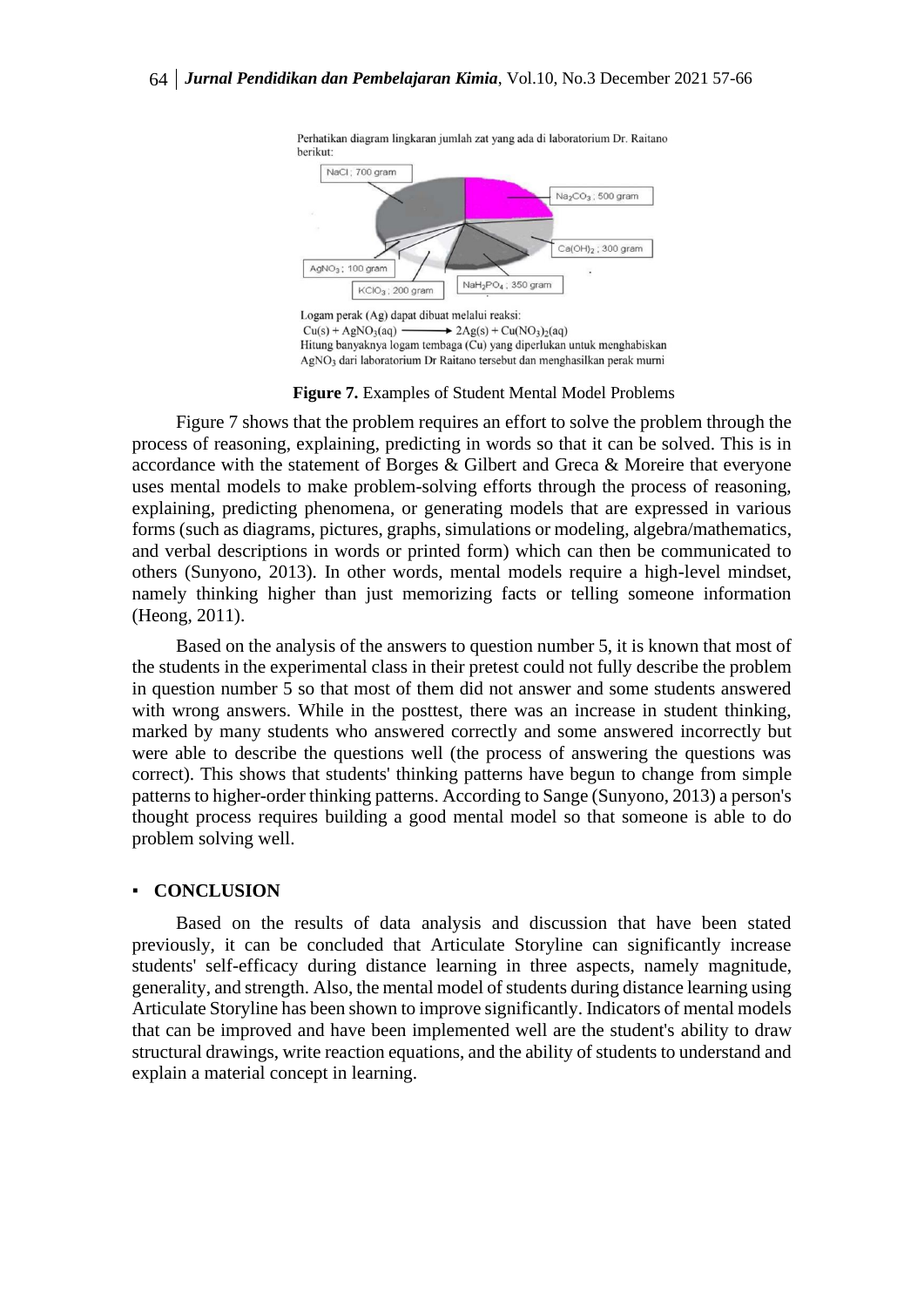## ▪ **REFERENCES**

- Agustina, M., & Bakti, A. M. (2015). Tingkat Kesiapan E-learning (E-learning Readiness) universitas Bina Darma sebagai Media Pembelajaran Pendidikan Jarak Jauh. *Jurnal Ilmiah Matrik*, *17*(2), 123-132. Musfiqon. 2012. Pengembangan Media Belajar Dan Sumber Belajar. Jakarta : Prestasi Pustakakarya.
- Amin Al-Habib, Syarif. (2020). *Potensi Penggunaan Articulate Storyline 3.6 Berbasis Elearning Terhadap Hasil Belajar Mata Pelajaran Biologi Tingkat Sma Di Era Industri 4.0*. Skripsi. Universitas Muhammadiyah Surakarta.
- Amiroh. 2019ss. Mahir Membuat Media Interaktif Articulate storyline. Yogyakarta: Pustaka Ananda Srva.
- Cheng, C.K. (2011). The Role of Self-regulated Learning in Enhancing Learning Performance. International Journal of Research, 6, 1-16.
- Darmawan, D. (2012). Inovasi Pendidikan. Bandung: Rosda Karya.
- Fardila, S., & Arief, M. (2021). Pengembangan mobile learning berbasis articulate storyline 3 pada mata pelajaran kearsipan untuk meningkatkan self regulated learning dan hasil belajar siswa (studi pada kelas x OTKP di SMK Cendika Bangsa Kepanjen). Jurnal Ekonomi, Bisnis dan Pendidikan, 1(4), 344-356.
- Ghozali, F. A. And Rusimamto, P. W. (2016) 'engembangan Media Pembelajaran Berbasis Articulate Studio'13 Kompetensi Dasar Arsitektur dan Prinsip Kerja Fungsi Setiap Blok Plc Di Smk Negeri 1 Sampang', Jurnal Pendidikan Teknik Elektro, 1. 5(1).
- Halim, N.D. Abd. 2013. Mental Modelin Learning Chemical Bonding : A Preliminary Study Procedia. Social and Behavioral Science, 0 (0), hlm. 000-000.
- Heong, Y. M & Othman. 2011. The Level of Marzano Higher Order Thinking Skills among Technical Education Students. International Journal of Social and humanity, Vol. 1, No. 2, July 2011. 121-125.
- Junaina. 2013. Pengaruh Pembelajaran Kerangka IFSO terhadap Peningkatkan Model Mental dan Penguasaan Konsep Ikatan Kimia Siswa SMA Negeri 1 Way Lima.(Tesis). Program S2 Teknologi Pendidikan. Program Pascasarjana Universitas Lampung: tidak dipublikasikan.
- Kemendikbud. (2012). Permendikbud No. 24 tentang Penyelenggaraan Pendidikan Jarak Jauh pada Pendidikan Tinggi. Jakarta: Kementrian Pendidikan dan Kebudayaan.
- Kementerian Riset, Teknologi, dan Pendidikan Tinggi. 2016. Kebijakan Pendidikan Jarak Jauh dan E-Learning di Indonesia. [http://kopertis3.or.id/v2/wp](http://kopertis3.or.id/v2/wp-content/uploads/Paulina-Pannen-KebijakanPJJ-dan-Learning.pdf)[content/uploads/Paulina-Pannen-KebijakanPJJ-dan-Learning.pdf.](http://kopertis3.or.id/v2/wp-content/uploads/Paulina-Pannen-KebijakanPJJ-dan-Learning.pdf)
- Mawarni, D. 2016. Pembelajaran Inkuiri Terbimbing Dalam Meningkatkan Model Mental Siswa Dan Penguasaan Konsep Siswa Pada Materi Larutan Elektrolit Dan Non Elektrolit.(Skripsi). Universitas Lampung. Bandar Lampung.
- Rafmana, Chotimah, dan Alfiandra. (2018). Pengembangan Multimedia Interaktif Berbasis Articulate Storyline Untuk Meningkatkan Motivasi Belajar Siswa Pada Mata Pelajaran Pkn Kelas Xi Di Sma Srijaya Negara Palembang. Jurnal Bhineka Tunggal Ika, 5 (1), hlm. 52-65.
- Rianto. (2020). Pembelajaran Interaktif Berbasis Articulate Storyline 3. Indonesian Language Education and Literature, 6 (1), 84-92.
- Setiawan, Adib R. (2020). Lembar Kegiatan Saintifik untuk Pembelajaran jarak Jauh Topik Penyakit Coronavirus 2019 (Covid-19), Edukatif: Jurnal Ilmu Pendidikan, 2 (1), 28-37.